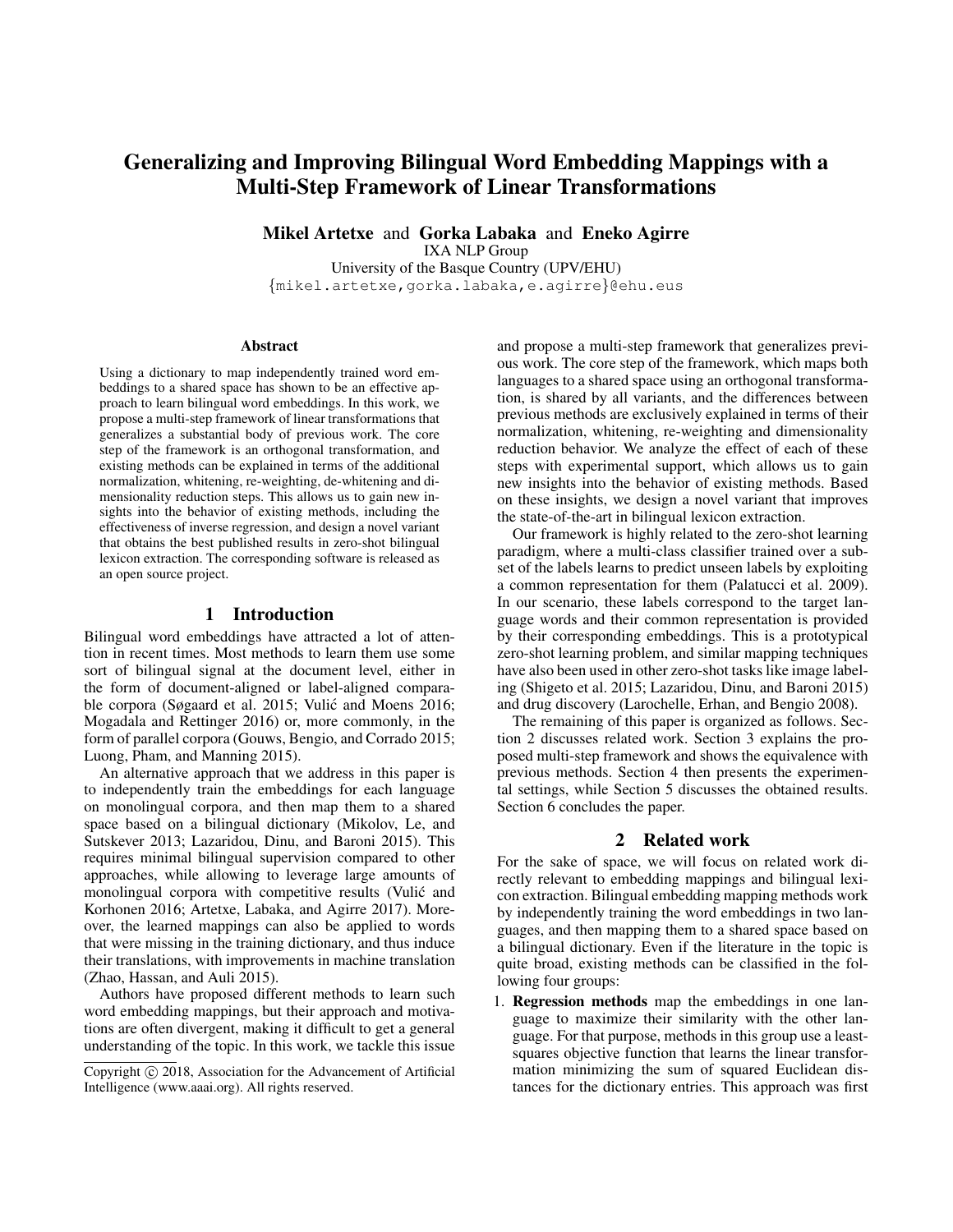proposed by Mikolov, Le, and Sutskever (2013), and later adopted by many other authors that incorporated L2 regularization (Dinu, Lazaridou, and Baroni 2015; Lazaridou, Dinu, and Baroni 2015; Vulić and Korhonen 2016). Even if the linear transformation is usually learned from the source language into the target language, Shigeto et al. (2015) argue that it is better to map the target language into the source language as a way to address the hubness problem<sup>1</sup>.

- 2. Canonical methods map the embeddings in both languages to a shared space where their similarity is maximized. This is usually done through Canonical Correlation Analysis (CCA) as first proposed by Faruqui and Dyer (2014), who motivate their method as a way to improve the quality of monolingual embeddings using bilingual data. With a similar motivation, Lu et al. (2015) extend this work and use Deep Canonical Correlation Analysis to learn non-linear mappings. CCA was also extended to the multilingual scenario by Ammar et al. (2016) taking English as the pivot language.
- 3. Orthogonal methods map the embeddings in one or both languages to maximize their similarity, but constrain the transformation to be orthogonal. This constraint has been introduced with different motivations. Xing et al. (2015) allege inconsistencies in previous approaches, and orthogonality serves to preserve the length normalization performed by their method to address them. Artetxe, Labaka, and Agirre (2016) motivate orthogonality as a way to preserve monolingual invariance, preventing the degradation in monolingual tasks observed for other techniques. Zhang et al. (2016) focus on a transfer-learning scenario with only ten translation pairs for training, and incorporate orthogonality as a hard regularizer. Finally, Smith et al. (2017) point out that the mapping should be orthogonal in order to be self-consistent.
- 4. Margin methods map the embeddings in one language to maximize the margin between the correct translations and the rest of the candidates. This approach was proposed by Lazaridou, Dinu, and Baroni (2015) as a way to address the hubness problem, with the addition of intruder negative sampling to generate more informative training examples.

As it can be seen, the previous work on embedding mappings is quite diverse, with many authors working under different scenarios and motivations. In an attempt to provide a more general view, Artetxe, Labaka, and Agirre (2016) show the equivalence of different objective functions under orthogonality and different normalization procedures, and clarify that regression, canonical and orthogonal methods essentially differ on the constraints imposed on the mapping. In contrast, our framework decomposes these differences into several interpretable steps, which allows us to gain additional insights into the behavior of previous methods and design new variants addressing their deficiencies. We also cover additional methods, including most references in this section (see Table 1).

A practical application of embedding mappings, as well as the main evaluation task, is bilingual lexicon extraction, that is, the zero-shot translation of words that were missing in the training dictionary. This is usually done through **near**est neighbor retrieval, taking the closest embedding in the target language according to some similarity metric (usually cosine). However, Dinu, Lazaridou, and Baroni (2015) argue that this approach suffers from the hubness problem, and propose using inverted nearest neighbor retrieval<sup>2</sup> instead, which takes the target embedding that has the source embedding ranked highest in its nearest neighbor list. Ties are solved by taking the candidate with the highest cosine similarity. Finally, **inverted softmax retrieval** (Smith et al. 2017) also works by reversing the direction of the query, but instead of using the cosine in the similarity computations, it uses a softmax function with a hyperparameter to control the temperature, which is tuned in the training dictionary. In this paper we revisit these techniques, and show that the alternatives to nearest neighbor mitigated deficiencies in previous mapping methods, while our method learns better mappings.

## 3 Proposed framework

Let  $X$  and  $Z$  be the word embedding matrices in two languages for a given bilingual dictionary so that their ith row  $X_{i*}$  and  $Z_{i*}$  are the embeddings of the *i*th entry. We aim to learn the transformation matrices  $W_X$  and  $W_Z$  so the mapped embeddings  $XW_X$  and  $ZW_Z$  are close to each other.

We next propose a multi-step framework to learn such mappings that allows to generalize previous work. The ith step of the framework applies a linear transformation to the output embeddings of the previous step in each language. This way, if  $X_{(i)}$  denotes the output embeddings in the source language at step i and  $W_{X(i)}$  the linear transformation at step i, we will have  $X_{(i)} = X_{(i-1)}W_{X(i)}$  and  $W_X = \prod_i W_{X(i)}$ , and analogously for the target language. As it is clear from this last expression, the composition of several linear transformations is another linear transformation, so the purpose of our framework is not to improve the expressive power of linear mappings, but rather to decompose them into several meaningful steps. More concretely, our framework consists of the following steps:

• Step 0: Normalization (optional): In this optional preprocessing step, the word embeddings in each language are independently normalized. This can involve length normalization (making all embeddings have a unit Euclidean norm), and mean centering (making each component have a zero mean). Note that this is done as a preprocessing step, obtaining the initial embedding matrices  $X_{(0)}$  and  $Z_{(0)}$  that will be mapped by the following ones.

<sup>&</sup>lt;sup>1</sup>Hubness (Radovanović, Nanopoulos, and Ivanović 2010a; 2010b) refers to the phenomenon of some points (known as *hubs*) being the nearest neighbors of many other points in highdimensional spaces, and has been reported to severely affect bilingual embedding mappings (Dinu, Lazaridou, and Baroni 2015; Lazaridou, Dinu, and Baroni 2015; Shigeto et al. 2015; Smith et al. 2017).

<sup>2</sup>Note that the original paper refers to this method as *globallycorrected* retrieval.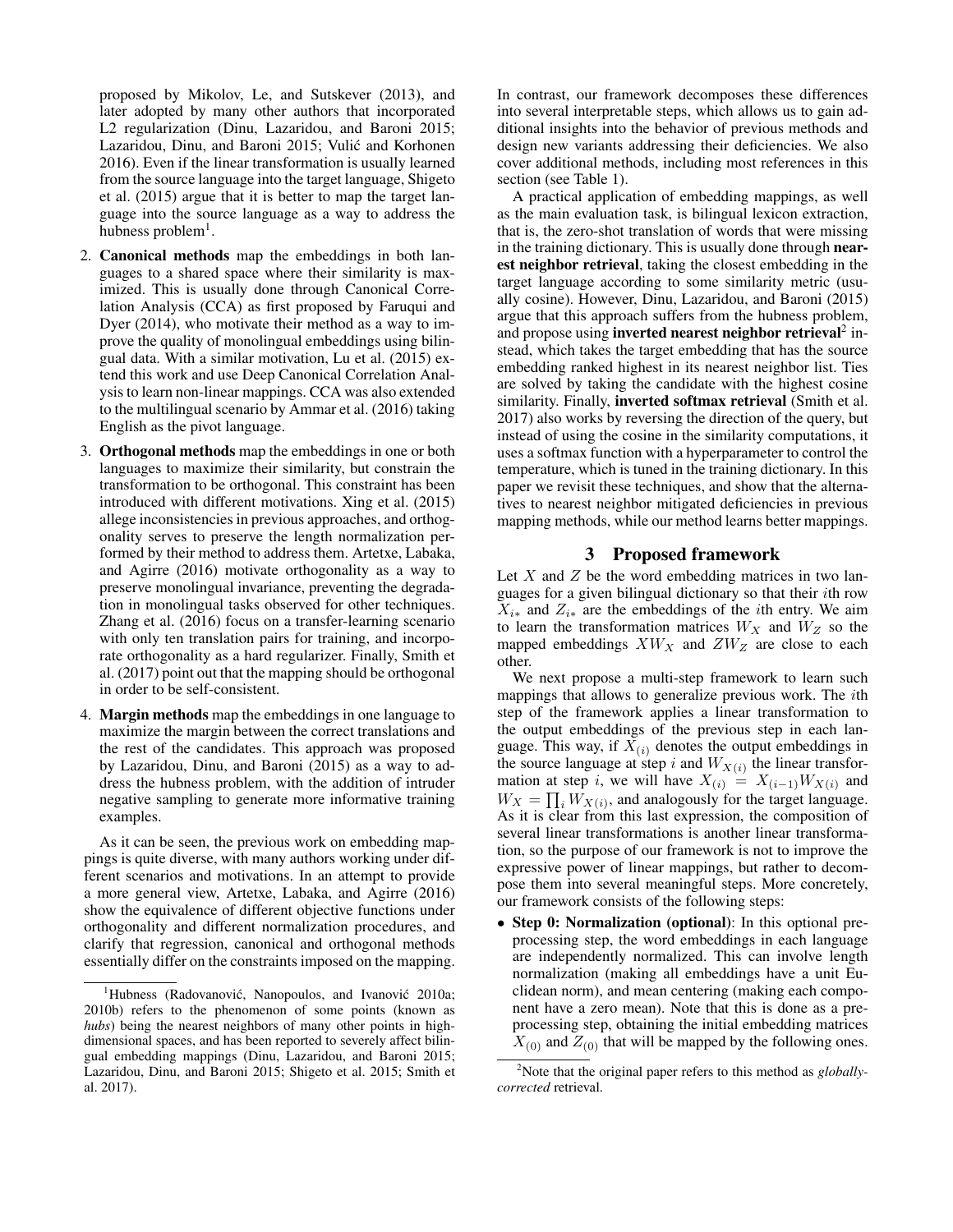|            |                                                              | <b>SO</b> (1) | $S_0(m)$ |        | S1 S2 S3 |            | $S4$ (src) | $S4$ (trg) | S5 |
|------------|--------------------------------------------------------------|---------------|----------|--------|----------|------------|------------|------------|----|
| <b>OLS</b> | Mikolov, Le, and Sutskever (2013)<br>Shigeto et al. $(2015)$ |               |          | X<br>X | X<br>X   | src<br>trg | trg<br>src | trg<br>src |    |
| <b>CCA</b> | Faruqui and Dyer (2014)                                      | X             | X        | X      | X        |            |            |            | X  |
| Orth.      | Xing et al. (2015)<br>Zhang et al. (2016)                    | X             |          |        | X<br>X   |            |            |            |    |
|            | Artetxe, Labaka, and Agirre (2016)<br>Smith et al. $(2017)$  | X<br>X        | X        |        | X<br>X   |            |            |            | X  |
|            | Proposed (Section 5)                                         | X             | X        | X      | X        | trg        | src        | trg        | X  |

Table 1: Equivalence of the proposed framework with previous methods. (l) and (m) denote length normalization and mean centering, respectively.

- Step 1: Whitening (optional). This optional step applies a whitening or sphering transformation to the embeddings in each language, which makes their different components have a unit variance and be uncorrelated among themselves, turning their covariance matrices into the identity matrix<sup>3</sup>. For that purpose, we adopt the Mahalanobis or ZCA whitening, taking  $W_{X(1)} = (X^T X)^{-\frac{1}{2}}$  and  $W_{Z(1)} = (Z^T Z)^{-\frac{1}{2}}.$
- Step 2: Orthogonal mapping. This step maps the embeddings in both languages to a shared space. Both transformations are constrained to be orthogonal, preserving the dot product for each of the languages on their own. More concretely, we take  $W_{X(2)} = U$  and  $W_{Z(2)} = V$ , where  $USV^T = X_{(1)}^T Z_{(1)}$  is the SVD factorization of  $X_{(1)}^T Z_{(1)}$ . This maximizes the summative cross-covariance of the mapped embeddings  $\text{Tr}(X_{(1)}W_{X(2)}W_{Z(2)}^TZ_{(1)}^T)$ . Moreover, the ith component of the mapped embeddings corresponds to the direction of maximum cross-covariance being orthogonal to the previous ones, and  $S_{ii}$  is its corresponding cross-covariance value. Note that when whitening is applied at step 1, the variance in all directions is 1, so the cross-covariance is equivalent to the crosscorrelation.
- Step 3: Re-weighting (optional): This optional step re-weights each component according to its crosscorrelation, increasing the relevance of those that best match across languages. So as to simplify the formalization, we will only consider this step if step 1 was applied before, in which case the cross-correlations correspond to the singular values in  $S$  (step 2). The re-weighting can be applied to the source language embeddings ( $W_{X(3)} = S$ and  $W_{Z(3)} = I$ ), or to the target language embeddings  $(W_{X(3)} = I$  and  $W_{Z(3)} = S$ ).
- Step 4: De-whitening (optional): This optional step restores the original variance in every direction, and it is

thus only meaningful if step 1 was applied before. The embeddings in a given language can be de-whitened with respect to the original variance in that same language, but also with respect to the original variance in the other language, as both languages are in the same space after step 2. In either case, de-whitening language A with respect to *B* requires  $W_{A(4)} = W_{B(2)}^T \widetilde{W}_{B(1)}^{-1} \widetilde{W}_{B(2)}$ .

• Step 5: Dimensionality reduction (optional): This optional step keeps the first  $n$  components of the resulting embeddings and drops the rest, which is obtained by  $\widetilde{W}_{X(5)} = \widetilde{W}_{Z(5)} = (I_n \ 0)^T$ . This can be seen as an extreme form of re-weighting, where the first  $n$  components are re-weighted by one and the remaining ones by zero.

An interesting aspect of this framework is that the mapping of both languages to a common space is reduced to a single step that is shared by all variants (step 2). Moreover, this mapping is orthogonal and, therefore, preserves monolingual invariance. Therefore, different variants, including existing methods, will only differ on their treatment of normalization, whitening/de-whitening, re-weighting and dimensionality reduction, which are easier to interpret. More concretely, the equivalence of this framework with existing methods, detailed in Table 1, is as follows:

• Regression methods correspond to the case where both languages are whitened, re-weighting is applied to the source language, and both languages are de-whitened with respect to the target language (or inversely if the regression is applied from the target language into the source language). This equivalence is directly given by the close-form solution of the unregularized variant, known as Ordinary Least Squares  $(OLS)^4$ , and we leave the analysis of L2 regularization for future work.

<sup>&</sup>lt;sup>3</sup>Note that our use of the variance and covariance concepts at this step and the following ones assumes that the embeddings are already mean centered (i.e. we take  $X^T X$  as (proportional to) the covariance matrix of X,  $Z^T Z$  as the covariance matrix of Z, and  $X<sup>T</sup>Z$  as the cross-covariance matrix of X and Z).

<sup>&</sup>lt;sup>4</sup>The optimal solution of OLS is given by  $W_{OLS} = X^+Z$ , where  $X^+ = (X^T X)^{-1} X^T$  is the Moore-Penrose pseudoinverse of  $X$ . At the same time, by simple algebraic development of our claimed equivalence,  $W_X = (X^T X)^{-1} X^T Z V$  and  $W_Z = V$ , where  $V$  is an orthogonal matrix given by the SVD factorization at step 2. Therefore, both solutions are equivalent up to the orthogonal transformation  $V$  of the resulting space, which is invariant with respect to the dot product.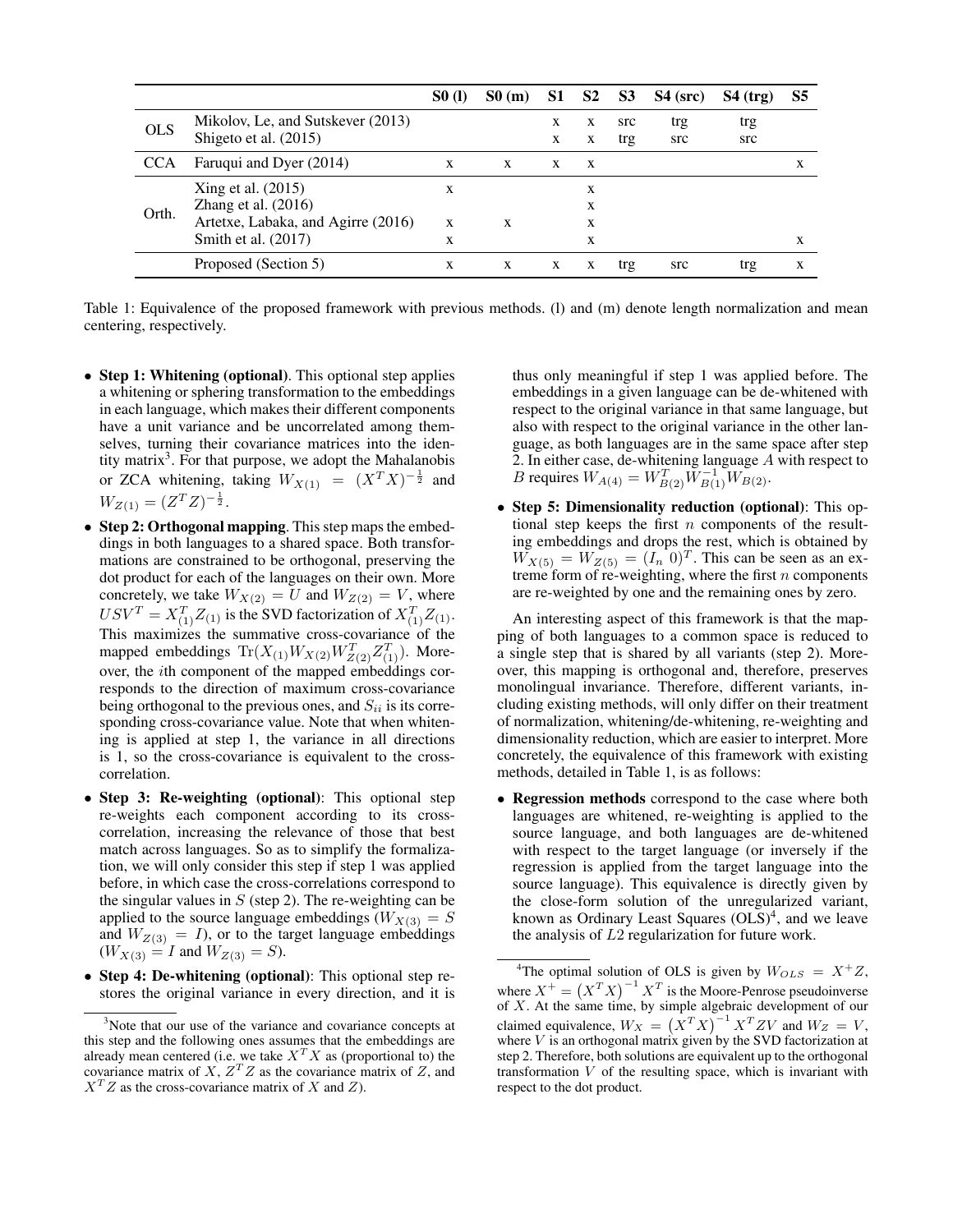- Canonical methods (CCA) correspond to the case where both languages are whitened, none is de-whitened, reweighting is not used, and dimensionality reduction is applied. The equivalence is given by the SVD solution of CCA (see for instance Lu and Foster (2014)).
- Orthogonal methods correspond to the simplest case without any whitening, re-weighting and de-whitening. The equivalence is directly given by the transformation learned at step 2, which is equivalent to the solutions of Artetxe, Labaka, and Agirre (2016) and Smith et al. (2017).

As it can be seen, our framework covers all mapping families with the exception of margin based ones, which were only explored by Lazaridou, Dinu, and Baroni (2015) and surpassed by subsequent work.

# 4 Experimental settings

For easier comparison with related work, we performed our experiments in the bilingual lexicon extraction scenario proposed by Dinu, Lazaridou, and Baroni (2015) and used by subsequent authors. Their public English-Italian dataset<sup>5</sup> includes monolingual word embeddings in both languages together with a bilingual dictionary split in a training set and a test set. Artetxe, Labaka, and Agirre (2017) extended this dataset to English-German and English-Finnish, which we also use in our experiments. In all cases, the embeddings were trained with the word2vec toolkit with CBOW and negative sampling (Mikolov et al. 2013)<sup>6</sup>. The training and test sets were derived from dictionaries built from Europarl word alignments and available at OPUS (Tiedemann 2012), taking 1,500 random entries uniformly distributed in 5 frequency bins as the test set and the 5,000 most frequent pairs of the remaining word pairs as the training set. The corpora used consisted of 2.8 billion words for English (ukWaC + Wikipedia + BNC), 1.6 billion words for Italian (itWaC), 0.9 billion words for German (SdeWaC), and 2.8 billion words for Finnish (Common Crawl from WMT 2016).

In addition to these languages, we further extended the dataset to English-Spanish using the exact same settings described above. For that purpose, we used the WMT News Crawl 2007-2012 corpus<sup>7</sup> for Spanish, which consists of 386 million words. Tokenization was performed using standard Moses tools. Note that the resulting Spanish corpus has a different domain to the previous ones (news vs web crawling), and it is also smaller, which explains the lower accuracy numbers in the next section.

The goal of our experiments is twofold. On the one hand, we want to analyze the effect of each of the steps of our framework on their own, and interpret the results in relation to the behavior of previous methods. On the other hand,

we want to identify the best variant of our framework, and compare it with existing methods proposed in the literature. Given that the effect of normalization was already analyzed in detail by Artetxe, Labaka, and Agirre (2016), we leave this factor aside in our experiments and use their recommended configuration, which performs length normalization followed by mean centering. Moreover, we use cosine similarity with standard nearest neighbor as our retrieval method unless otherwise specified, which allows us to better evaluate the quality of the mapping itself. The remaining factors are analyzed independently, and their best combination is then compared to the state-of-the-art. The code and resources to reproduce our experiments are available at https://github.com/artetxem/vecmap.

# 5 Results and discussion

From Section 5.1 to 5.4, we respectively analyze the effect of whitening/de-whitening, re-weighting, dimensionality reduction and the retrieval method. Section 5.5 then compares the proposed system with other methods in the literature.

# 5.1 Whitening and de-whitening (steps 1 and 4)

As discussed before, existing methods have a very different behavior with respect to whitening. While orthogonal methods do not perform any whitening, both CCA and OLS whiten both languages, and the latter also de-whitens them with respect to one of the languages, depending on the direction of regression (see Table 1).

Table 2 shows our results for different whitening/dewhitening strategies. In addition to the said variants implicitly used by existing methods, it also includes our proposed variant: the more intuitive choice of de-whitening each language with respect to the original variance in that same language.

As it can be seen, the results show that, for most language pairs, whitening and de-whitening each language with respect to itself brings a small improvement over not whitening at all. The only exception is English-Finnish, whose accuracy drops almost one point with respect to not applying any whitening or de-whitening. A possible explanation of why proper whitening and de-whitening helps is a hypothetical bias that would otherwise push directions with high variance together.

But, more importantly, the results show that the whitening/de-whitening behavior of both CCA and OLS is not only counterintuitive, but also harmful. In the case of the former, simply whitening both languages causes a huge accuracy drop of 7-9 points, suggesting that the variances of the original embeddings are relevant and should not be ignored by any means. In the case of the latter, de-whitening with respect to either language causes an accuracy drop of 2-4 points, showing that this de-whitening strategy is better than not de-whitening at all, but worse than the natural choice of de-whitening with respect to the language in question.

#### 5.2 Re-weighting (step 3)

As seen in the Section 3, neither orthogonal methods nor CCA use re-weighting, while OLS re-weights either the

<sup>5</sup>http://clic.cimec.unitn.it/˜georgiana. dinu/down/

 $6$ The context window was set to 5 words, the dimension of the embeddings to 300, the sub-sampling to 1e-05 and the number of negative samples to 10, and the vocabulary was restricted to the 200,000 most frequent words.

<sup>7</sup>http://www.statmt.org/wmt13/ translation-task.html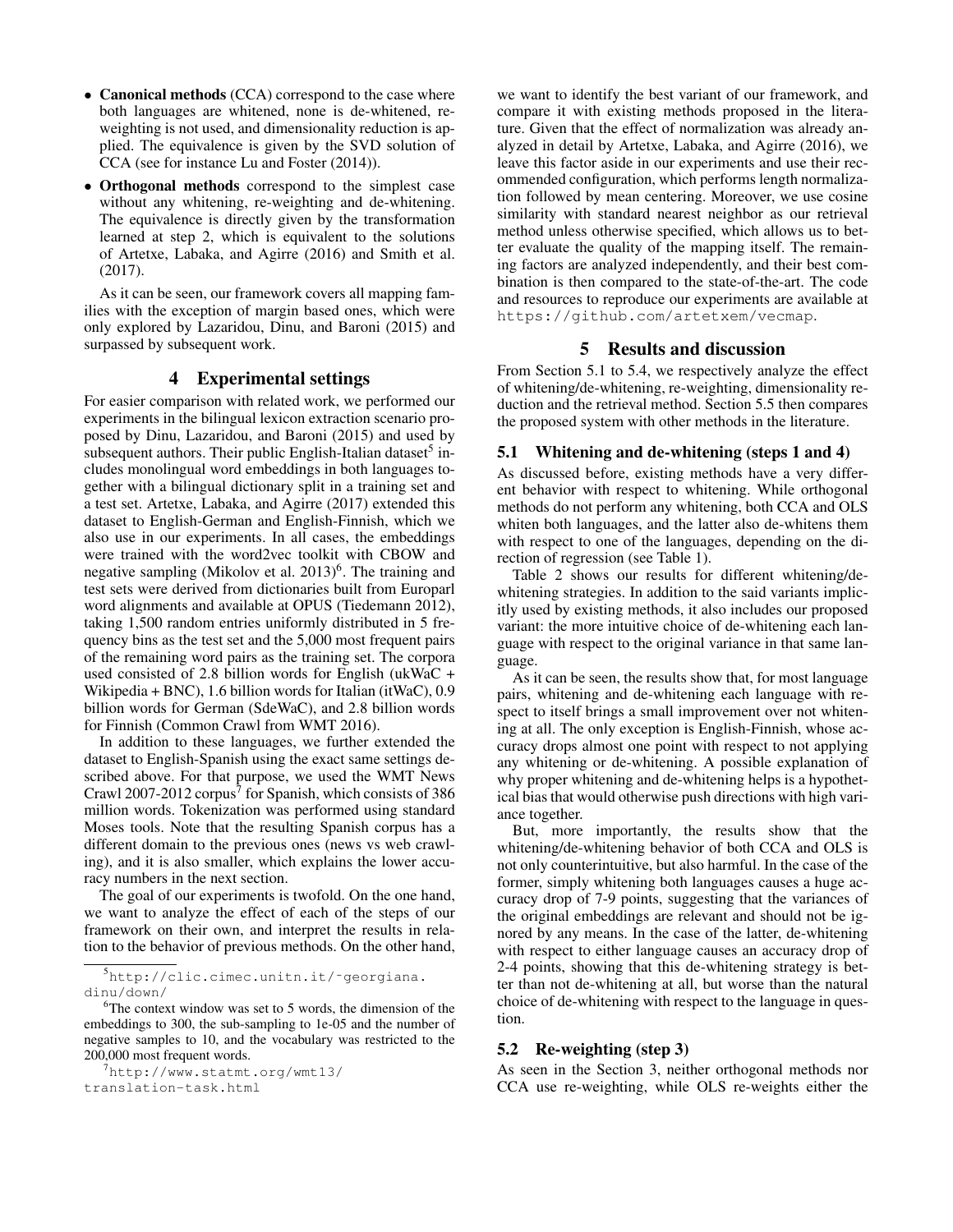| <b>Motivation</b> | S1 | $S4$ (src) | $S4$ (trg) | EN-IT     | <b>EN-DE</b> | EN-FI     | <b>EN-ES</b> |
|-------------------|----|------------|------------|-----------|--------------|-----------|--------------|
| Orth.             |    |            |            | 39.27%    | 41.87%       | $30.62\%$ | 31.40%       |
| <b>CCA</b>        | X  |            |            | 32.27%    | 33.00%       | 22.05%    | 23.73%       |
| <b>OLS</b>        | X  | src        | src        | 37.33%    | 38.47%       | 25.35%    | 28.87%       |
|                   | X  | trg        | trg        | 38.00%    | 36.60%       | 26.33%    | 28.80%       |
| <b>New</b>        | X  | src        | trg        | $39.47\%$ | 41.93%       | 29.71\%   | $31.67\%$    |

Table 2: Accuracy for different whitening (S1) and de-whitening (S4) configurations. All settings use length normalization and mean centering, and do not re-weight nor apply dimensionality reduction.

| Mot.         | <b>S3</b>          |        | EN-IT EN-DE EN-FI EN-ES                           |         |        |
|--------------|--------------------|--------|---------------------------------------------------|---------|--------|
| Orth.<br>/CA |                    | 39.47% | 41.93%                                            | 29.71\% | 31.67% |
| <b>OLS</b>   | src.<br>$tr\sigma$ | 38.53% | 41.73%<br>$43.80\%$ $44.27\%$ $32.79\%$ $36.47\%$ | 28.65%  | 30.47% |

Table 3: Accuracy for different re-weighting (S3) configurations. All settings use length normalization, mean centering, and whitening/de-whitening with respect to the original language.

source or the target language depending on the direction of regression. Table 3 shows the results obtained for all these different re-weighting strategies.

As it can be seen, re-weighting the target language is highly beneficial, bringing an improvement of 3-5 points in all cases, while re-weighting the source language is always harmful. Interestingly, which side to re-weight should not be a relevant factor when using the dot product, so this difference must be explained by the length normalization performed by cosine similarity. Note that, when re-weighting the source language, this length normalization is applied to each source language word on its own, but its nearest neighbor list is not affected in any way, as its similarity with respect to all target language words is only scaled by a constant normalization factor. As a consequence, for the length normalization of cosine similarity to be effective in nearest neighbor retrieval, the re-weighting must be applied in the target language, which can explain why we obtain better results for it.

This behavior is also consistent with the findings of Shigeto et al. (2015) regarding the direction of regression. Recall that these authors claim that mapping the target language into the source language is better than mapping the source language into the target language, which respectively correspond to re-weighting the target language and the source language according to our framework (see Table 1). While Shigeto et al. (2015) explain the relevance of the regression direction in terms of the emergence of hubs in the subsequent nearest neighbor retrieval, our work identifies that the origin of this problem is in the implicit re-weighting direction and its relation with the length normalization performed by cosine similarity.

| 83  | 85 | EN-IT               | EN-DE                  | EN-FI               | EN-ES               |
|-----|----|---------------------|------------------------|---------------------|---------------------|
|     | X  | 39.47%<br>$42.53\%$ | $41.93\%$<br>$44.53\%$ | 29.71\%<br>32.09%   | 31.67%<br>33.80%    |
| trg | x  | 43.80%<br>44.00%    | 44.27%<br>44.27%       | 32.79%<br>$32.94\%$ | 36.47%<br>$36.53\%$ |

Table 4: Accuracy for different dimensionality reduction (S5) and re-weighting (S3) configurations. All settings use length normalization, mean centering, whitening, and dewhitening with respect to the original language.

## 5.3 Dimensionality reduction (step 5)

As discussed before, CCA is always used with dimensionality reduction, while OLS never is. Dimensionality reduction is typically not applied in orthogonal methods either, although Smith et al.  $(2017)$  recently introduced it for the first time.

Table 4 shows our results with and without dimensionality reduction. When performing dimensionality reduction, we always chose the number of dimensions that yield the highest accuracy in the training dictionary, and then evaluate in the test set. As discussed in Section 3, dimensionality reduction can be seen as an extreme form of re-weighting, so we performed these experiments with and without re-weighting the target language so as to better understand how these two steps interact.

As it can be seen, dimensionality reduction has a positive effect in all cases. However, its impact is very small when using target language re-weighting (an improvement of 0.20 points in the best case), and much bigger when not using any re-weighting (improvements of 2-3 points). This suggests that re-weighting and dimensionality reduction have an overlapping effect, which reinforces our interpretation that dimensionality reduction is just an extreme form of re-weighting that removes the components with smallest cross-correlation. In relation to that, it is remarkable that reweighting gives considerably better results than dimensionality reduction alone, which can be attributed to its smooth rescaling of embedding components in contrast to the binary discarding performed by dimensionality reduction. The only exception in this regard is English-German, for which dimensionality reduction alone gives slightly better results.

All in all, we can conclude that, in spite of being con-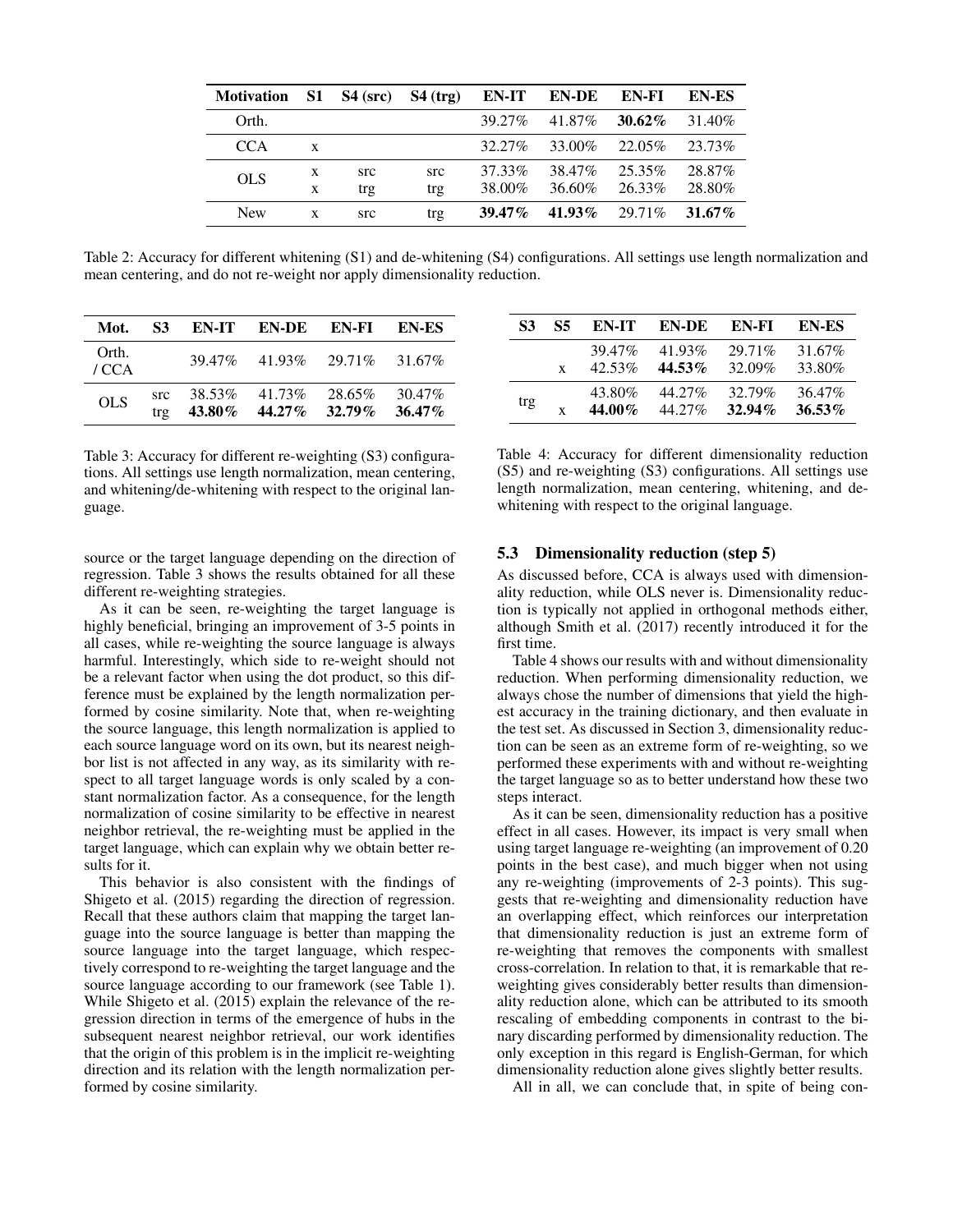| <b>Retrieval method</b>   | EN-IT     | EN-DE     | EN-FI     | EN-ES     |
|---------------------------|-----------|-----------|-----------|-----------|
| Nearest neighbor          | 44.00%    | $44.27\%$ | $32.94\%$ | 36.53%    |
| Inverted nearest neighbor | 43.07%    | 42.20%    | 31.18%    | 32.53%    |
| Inverted softmax          | $45.27\%$ | 44.13%    | $32.94\%$ | $36.60\%$ |

Table 5: Accuracy for different retrieval methods. All settings use length normalization, mean centering, whitening, target language re-weighting, de-whitening with respect to the original language, and dimensionality reduction tuned in training.

|                                                            | EN-IT                   | EN-DE               | EN-FI                  | <b>EN-ES</b>     |
|------------------------------------------------------------|-------------------------|---------------------|------------------------|------------------|
| Mikolov, Le, and Sutskever (2013)                          | 34.93% $(**)$           | 35.00% $(**)$       | 25.91% $(**)$          | $27.73\%$ (**)   |
| Faruqui and Dyer (2014)                                    | 38.40\% $(*)$           | $37.13\%$ (*)       | $27.60\%$ (*)          | $26.80\%$ (*)    |
| Shigeto et al. (2015)                                      | 41.53% $(**)$           | 43.07\% $(**)$      | $31.04\%$ (**)         | 33.73% $(**)$    |
| Dinu, Lazaridou, and Baroni (2015)                         | 37.7% / 38.53% (*)      | $38.93\%$ (*)       | $29.14\%$ (*)          | 30.40\% $(*)$    |
| Lazaridou, Dinu, and Baroni (2015)                         | $40.2\%$                |                     |                        |                  |
| Xing et al. $(2015)$                                       | $36.87\%$ (**)          | 41.27\% $(**)$      | $28.23\%$ (**)         | $31.20\%$ (**)   |
| Zhang et al. $(2016)$                                      | 36.73% $(**)$           | 40.80\% $(**)$      | $28.16\%$ (**)         | 31.07% $(**)$    |
| Artetxe, Labaka, and Agirre (2016)                         | 39.27%                  | 41.87\% $(*)$       | $30.62\%$ (*)          | 31.40\% $(*)$    |
| Smith et al. (2017)                                        | $43.1\% / 44.53\%$ (**) | $43.33\%$ (**)      | $29.42\%$ (**)         | 35.13% $(**)$    |
| Proposed (nearest neighbor)<br>Proposed (inverted softmax) | 44.00%<br>45.27%        | $44.27\%$<br>44.13% | $32.94\%$<br>$32.94\%$ | 36.53%<br>36.60% |

Table 6: Accuracy of our method in comparison with previous work. (\*) means that the results were obtained using the original implementation from the authors, while (\*\*) means that the results were obtained using our custom implementation as part of our proposed framework. The rest of the results were reported in the original papers. For methods that were not originally proposed for bilingual lexicon extraction, we used nearest neighbor retrieval.

nected, re-weighting tends to work considerably better than dimensionality reduction thanks to its smooth nature. Moreover, combining them has a small but positive impact, and should be the preferred configuration to use.

# 5.4 Retrieval method

Most previous work uses standard nearest neighbor for bilingual lexicon extraction (see Section 2), but alternative retrieval methods have been proposed to address the hubness problem attributed to it (Dinu, Lazaridou, and Baroni 2015; Smith et al. 2017). Table 5 reports the results for each of these methods. In the case of inverted softmax, we tune the inverse temperature to optimize the accuracy in the training set, which we find to work better than maximizing the log-likelihood as originally proposed by Smith et al. (2017). To speed up the computations, we take a random sample of 1,500 words to estimate the partition function of the softmax during tuning, but use the entire source vocabulary in the test set. Similarly, we use the entire source vocabulary as pivots when using inverted nearest neighbor.

As it can be seen, inverted softmax performs at par with standard nearest neighbor retrieval for all language pairs except for English-Italian, where it brings an improvement of 1.27 points. Note that this number is considerably smaller than the nearly 5 points reported by Smith et al. (2017) for the same dataset. At the same time, inverted nearest neighbor performs worse than standard nearest neighbor in our experiments. This suggests that alternative retrieval methods are not fully complementary with the improvements brought by our framework. We hypothesize that this is connected to our previous discussion on re-weighting. Recall that our work explains that, for the length normalization performed by cosine similarity to be effective in nearest neighbor retrieval, the re-weighting should be performed in the opposite side. Nevertheless, most previous work was not applying reweighting properly, and alternative retrieval methods would mitigate the problem by reversing the direction of nearest neighbor. Note, thus, that the alternative methods were alleviating an inherent flaw of the mapping methods during retrieval, while our framework learns better mappings.

# 5.5 Comparison with the state-of-the-art

Having analyzed the different steps of the proposed framework on their own, we next analyze how it performs in comparison to other methods proposed in the literature. For that purpose, we choose the recommended variant of our framework as discussed throughout the section, which is the one using whitening, re-weighting the target language, dewhitening with respect the original language, and applying dimensionality reduction (see Table 1). The obtained results are given in Table 6. Note that we only tried limited combinations of well-motivated steps and, given that we tested in several pairs of languages, we think that our conclusions are well supported. Moreover, note that our implementation of inverted softmax optimizes accuracy and uses the entire source vocabulary for computing the partition function at test time as described in Section 5.4, which performs better than the variant reported in Smith et al. (2017) as shown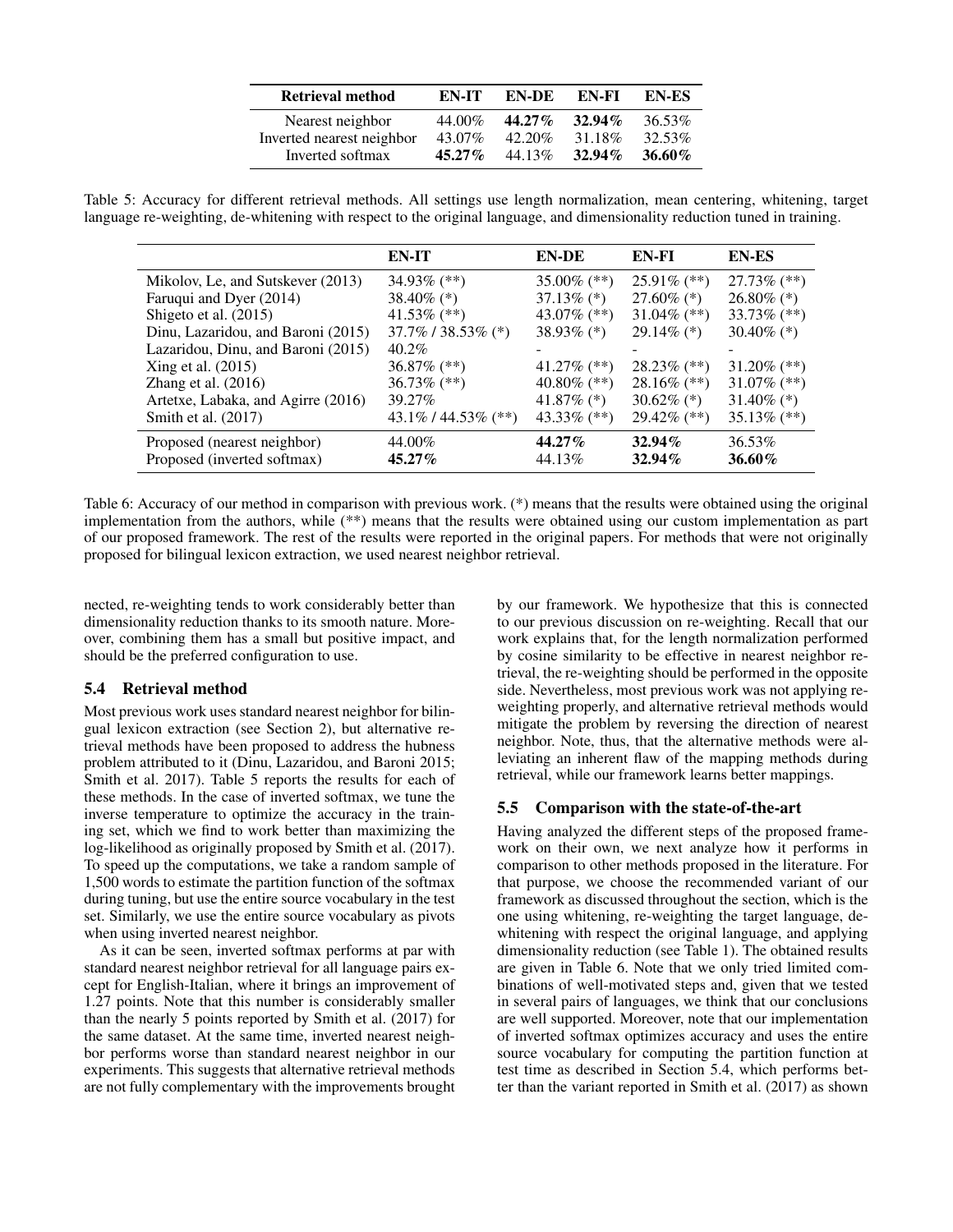by its corresponding line in the table (43.1 vs. 44.53 for EN-IT).

As it can be seen, our system obtains the best published results in all the four language pairs. Moreover, it also surpasses the previous state-of-the-art even when using standard nearest neighbor retrieval, which shows the superiority of the mapping method itself.

# 6 Conclusions and future work

In this work, we propose a new framework to learn bilingual embedding mappings that generalizes a substantial body of previous work (Mikolov, Le, and Sutskever 2013; Faruqui and Dyer 2014; Shigeto et al. 2015; Xing et al. 2015; Zhang et al. 2016; Artetxe, Labaka, and Agirre 2016; Smith et al. 2017). A key aspect of our framework is that the mapping to a common space is reduced to a single orthogonal transformation that is shared by all variants, and their differences are exclusively explained in terms of their normalization, whitening, re-weighting, de-whitening and dimensionality reduction behavior. This allows us to gain new insights into existing mapping methods, as follows:

- Whitening can bring small improvements, but only if dewhitened appropriately. Our work shows that the implicit de-whitening behavior of both OLS methods (Mikolov, Le, and Sutskever 2013) and CCA methods (Faruqui and Dyer 2014) is flawed.
- Re-weighting is very helpful, but, contrary to most previous work, it should be performed in the target language for the length normalization performed by cosine similarity to be effective in nearest neighbor retrieval. This explains why mapping the target language into the source language performs better than mapping the source language into the target language for regression methods (Shigeto et al. 2015).
- Dimensionality reduction is an extreme form of reweighting. Even if it was shown to be beneficial with CCA methods (Faruqui and Dyer 2014) and orthogonal methods (Smith et al. 2017), smooth re-weighting gives even better results. Using both of them together is not harmful, bringing further improvements in some cases, and should be the default configuration to try.

Moreover, we also shed light on the relation between mapping methods and retrieval methods when inducing bilingual lexicons:

• The use of alternative retrieval methods to nearest neighbor (Dinu, Lazaridou, and Baroni 2015; Smith et al. 2017) mitigated deficiencies in the implicit re-weighting behavior of previous mapping methods. When re-weighting is properly applied in the target language, inverted softmax (Smith et al. 2017) performs at par with standard nearest neighbor in most cases, while inverted nearest neighbor gives considerably worse results.

Based on these insights, we propose a new variant that obtains the best published results in bilingual lexicon extraction for all the four language pairs tested. We release our implementation as an open source project, which allows to replicate several previous methods as well as

our improved variant (Mikolov, Le, and Sutskever 2013; Faruqui and Dyer 2014; Dinu, Lazaridou, and Baroni 2015; Shigeto et al. 2015; Xing et al. 2015; Zhang et al. 2016; Smith et al. 2017; Artetxe, Labaka, and Agirre 2016). In the future, we would like to incorporate L2 regularization in our framework and extend our analysis to max-margin methods (Lazaridou, Dinu, and Baroni 2015) and non-linear mappings (Lu et al. 2015). Moreover, we would like to introduce hyperparameters to control the intensity of whitening/dewhitening and re-weighting, which we believe could bring further improvements with proper tuning. Finally, we would like to adapt and evaluate our framework in other zero-shot learning scenarios.

## Acknowledgments

This research was partially supported by a Google Faculty Award, the Spanish MINECO (TUNER TIN2015-65308- C5-1-R, MUSTER PCIN-2015-226 and TADEEP TIN2015- 70214-P, cofunded by EU FEDER), the Basque Government (MODELA KK-2016/00082) and the UPV/EHU (excellence research group). Mikel Artetxe enjoys a doctoral grant from the Spanish MECD.

# References

Ammar, W.; Mulcaire, G.; Tsvetkov, Y.; Lample, G.; Dyer, C.; and Smith, N. A. 2016. Massively multilingual word embeddings. *arXiv preprint arXiv:1602.01925*.

Artetxe, M.; Labaka, G.; and Agirre, E. 2016. Learning principled bilingual mappings of word embeddings while preserving monolingual invariance. In *Proceedings of the 2016 Conference on Empirical Methods in Natural Language Processing*, 2289–2294. Austin, Texas: Association for Computational Linguistics.

Artetxe, M.; Labaka, G.; and Agirre, E. 2017. Learning bilingual word embeddings with (almost) no bilingual data. In *Proceedings of the 55th Annual Meeting of the Association for Computational Linguistics (Volume 1: Long Papers)*, 451–462. Vancouver, Canada: Association for Computational Linguistics.

Dinu, G.; Lazaridou, A.; and Baroni, M. 2015. Improving zero-shot learning by mitigating the hubness problem. In *Proceedings of the 3rd International Conference on Learning Representations (ICLR 2015), workshop track*.

Faruqui, M., and Dyer, C. 2014. Improving vector space word representations using multilingual correlation. In *Proceedings of the 14th Conference of the European Chapter of the Association for Computational Linguistics*, 462–471. Gothenburg, Sweden: Association for Computational Linguistics.

Gouws, S.; Bengio, Y.; and Corrado, G. 2015. Bil-BOWA: Fast bilingual distributed representations without word alignments. In *Proceedings of the 32nd International Conference on Machine Learning*, 748–756.

Larochelle, H.; Erhan, D.; and Bengio, Y. 2008. Zero-data learning of new tasks. In *AAAI Conference on Artificial Intelligence*.